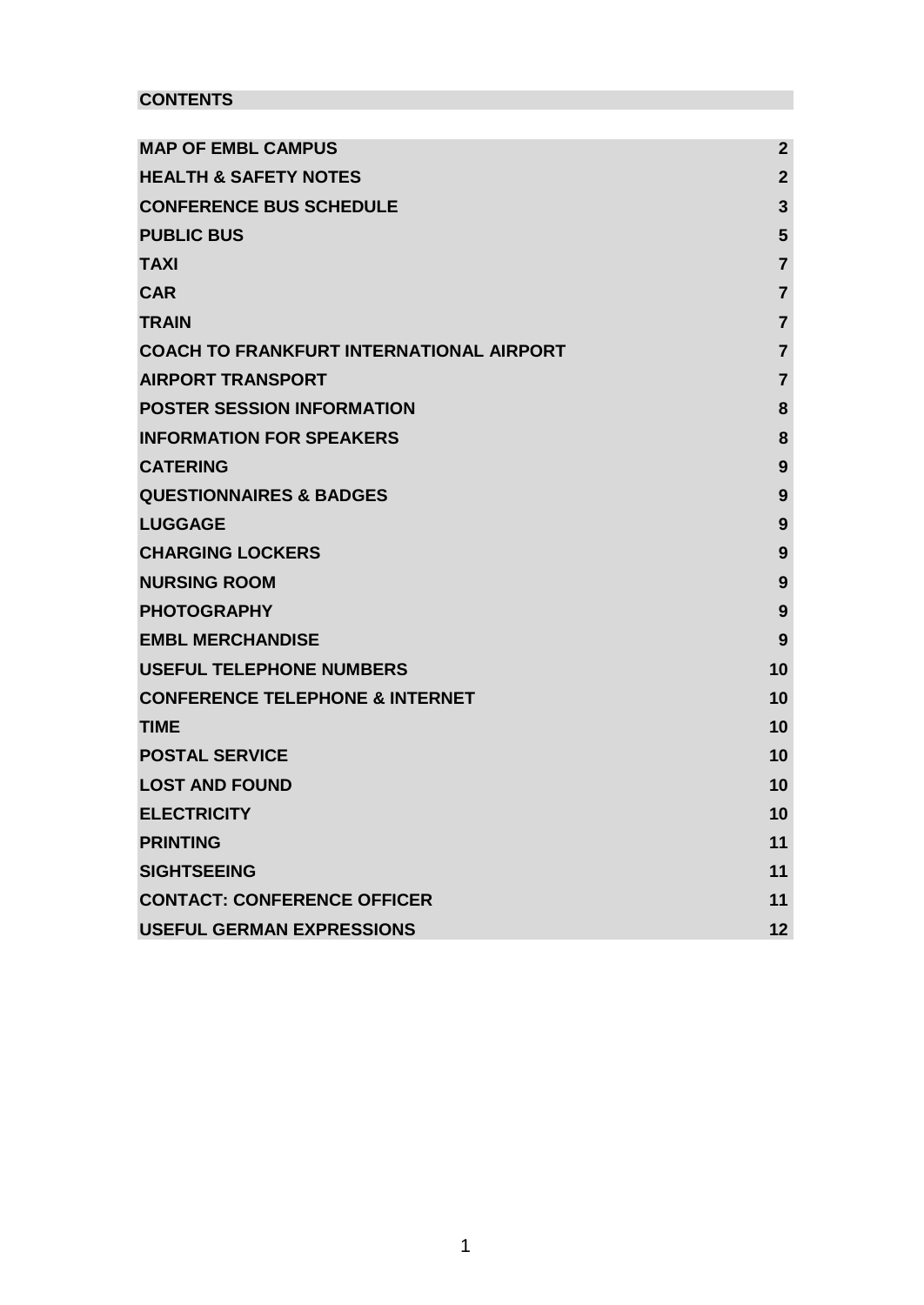## <span id="page-1-0"></span>**MAP OF EMBL CAMPUS**



The conference will take place at the **EMBL Advanced Training Centre (ATC).** 

While on campus, please wear your conference badge at all times for security purposes.

## <span id="page-1-1"></span>**HEALTH & SAFETY NOTES**

| Do not smoke in any EMBL building.                                                                                                                                                                                                                                                                                                                                                                                                      |
|-----------------------------------------------------------------------------------------------------------------------------------------------------------------------------------------------------------------------------------------------------------------------------------------------------------------------------------------------------------------------------------------------------------------------------------------|
| Eating and drinking is prohibited in the Auditorium and all laboratories.                                                                                                                                                                                                                                                                                                                                                               |
| Do not enter any restricted areas or the laboratories unless instructed to do so.                                                                                                                                                                                                                                                                                                                                                       |
| If first aid is required<br>The first aid room is located next to the ATC Registration Desk (room 10-205).<br>Dial the Emergency number 222 from any EMBL internal phone only.<br>$\bullet$<br>Where is the accident? What happened? How many injured?<br>$\bullet$<br>Emergency number 06221-387 7821 from mobile phones.<br>$\bullet$<br>Please report all accidents to the conference officer at the registration desk.<br>$\bullet$ |
| In case of fire<br>• Press the nearest fire alarm button or the <b>Emergency number 222</b> from any<br>internal phone.<br>A loud fire alarm will go off if an evacuation is required. On hearing the alarm<br>$\bullet$<br>leave the building immediately following the escape route and fire wardens.<br>Do not use the lifts.                                                                                                        |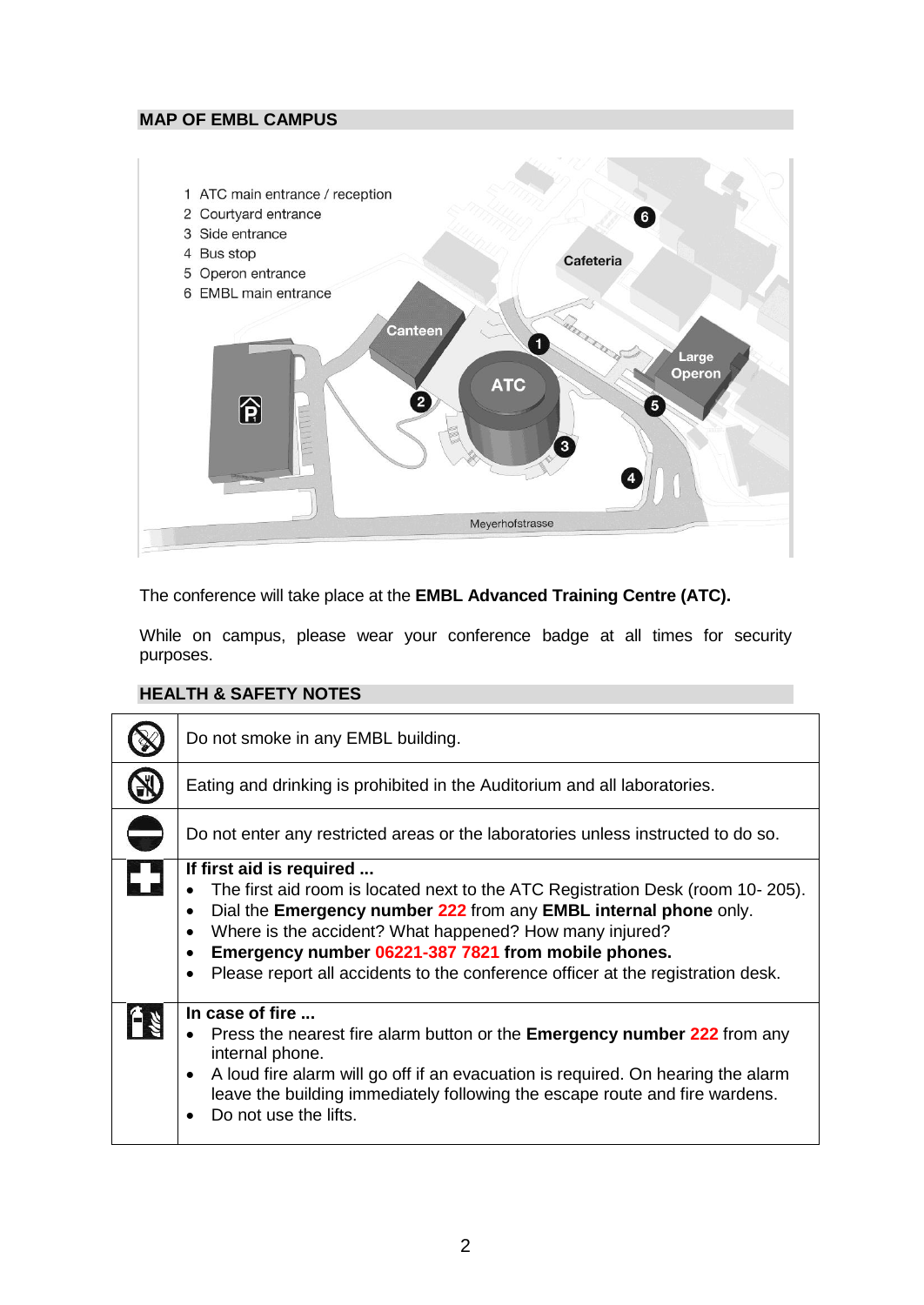## <span id="page-2-0"></span>**CONFERENCE BUS SCHEDULE**

| <b>Date</b>                   | <b>Time</b>    | from                                                         | to                                        |
|-------------------------------|----------------|--------------------------------------------------------------|-------------------------------------------|
| <b>Sunday, March 11, 2018</b> |                |                                                              |                                           |
|                               |                |                                                              |                                           |
| <b>Downtown - EMBL</b>        |                |                                                              |                                           |
|                               | 12:40<br>12:40 | Kurfürsten-Anlage / opposite main station                    | EMBL (Bus 1)                              |
|                               |                | Neckarmünzplatz<br>Peterskirche                              | EMBL (Bus 2)<br>EMBL (Bus 2)              |
|                               | 12:45          |                                                              |                                           |
|                               | 12:50          | Crowne Plaza / back entrance                                 | <b>EMBL (Bus 1&amp;2)</b><br>EMBL (Bus 1) |
|                               | 13:05<br>13:30 | <b>ISG Hotel</b>                                             |                                           |
|                               | 13:25          | Kurfürsten-Anlage / opposite main station<br>Neckarmünzplatz | EMBL (Bus 1)<br>EMBL (Bus 2)              |
|                               | 13:30          | Peterskirche                                                 | EMBL (Bus 2)                              |
|                               | 13:35          | Crowne Plaza / back entrance                                 | <b>EMBL (Bus 1&amp;2)</b>                 |
|                               | 13:45          | ISG Hotel                                                    | EMBL (Bus 3)                              |
| <b>EMBL - Downtown</b>        |                |                                                              |                                           |
|                               | 19:00          | EMBL                                                         | downtown, all stops                       |
|                               | 20:00          | <b>EMBL</b>                                                  | downtown, all stops                       |
|                               |                |                                                              |                                           |
| Monday, March 12, 2018        |                |                                                              |                                           |
| <b>Downtown - EMBL</b>        |                |                                                              |                                           |
|                               | 8:20           | Kurfürsten-Anlage / opposite main station                    | EMBL (Bus 1)                              |
|                               | 8:20           | Neckarmünzplatz                                              | EMBL (Bus 2)                              |
|                               | 8:25           | Peterskirche                                                 | EMBL (Bus 2)                              |
|                               | 8:30           | Crowne Plaza / back entrance                                 | EMBL (Bus 3)                              |
|                               | 8:35           | <b>ISG Hotel</b>                                             | EMBL (Bus 1)                              |
| <b>EMBL - Downtown</b>        |                |                                                              |                                           |
|                               | 20:30          | EMBL                                                         | downtown, all stops                       |
|                               | 21:30          | <b>EMBL</b>                                                  | downtown, all stops                       |
|                               | 22:30          | EMBL                                                         | downtown, all stops                       |
|                               |                |                                                              |                                           |
| Tuesday, March 13, 2018       |                |                                                              |                                           |
| <b>Downtown - EMBL</b>        |                |                                                              |                                           |
|                               | 8:20           | Kurfürsten-Anlage / opposite main station                    | EMBL (Bus 1)                              |
|                               | 8:20           | Neckarmünzplatz                                              | EMBL (Bus 2)                              |
|                               | 8:25           | Peterskirche                                                 | EMBL (Bus 2)                              |
|                               | 8:30           | Crowne Plaza / back entrance                                 | EMBL (Bus 3)                              |
|                               | 8:35           | <b>ISG Hotel</b>                                             | EMBL (Bus 1)                              |
| <b>EMBL - Downtown</b>        |                |                                                              |                                           |
|                               | 20:30          | EMBL                                                         | downtown, all stops                       |
|                               | 21:30          | <b>EMBL</b>                                                  | downtown, all stops                       |
|                               | 22:30          | EMBL                                                         | downtown, all stops                       |
|                               | 0:00           | EMBL                                                         | downtown, all stops                       |
|                               |                |                                                              |                                           |
| Wednesday, March 14, 2018     |                |                                                              |                                           |
| <b>Downtown - EMBL</b>        |                |                                                              |                                           |
|                               | 8:20           | Kurfürsten-Anlage / opposite main station                    | EMBL (Bus 1)                              |
|                               | 8:20           | Neckarmünzplatz                                              | EMBL (Bus 2)                              |
|                               | 8:25           | Peterskirche                                                 | EMBL (Bus 2)                              |
|                               | 8:30           | Crowne Plaza / back entrance                                 | EMBL (Bus 3)                              |
|                               | 8:35           | <b>ISG Hotel</b>                                             | EMBL (Bus 1)                              |
| <b>EMBL - Downtown</b>        |                |                                                              |                                           |
|                               | 13:35          | <b>EMBL</b>                                                  | downtown, all stops                       |
|                               | 13:35          | EMBL                                                         | FRA Int. Airport                          |
|                               |                |                                                              |                                           |

Please make sure that you are at the bus stop 5 minutes before the departure time.

**Most of the buses are sent from Hoffmann Reisen and display the company logo. However, it is important to always double check the EMBL signage on the front window of the bus, as sometimes a bus is sent with a different branding.**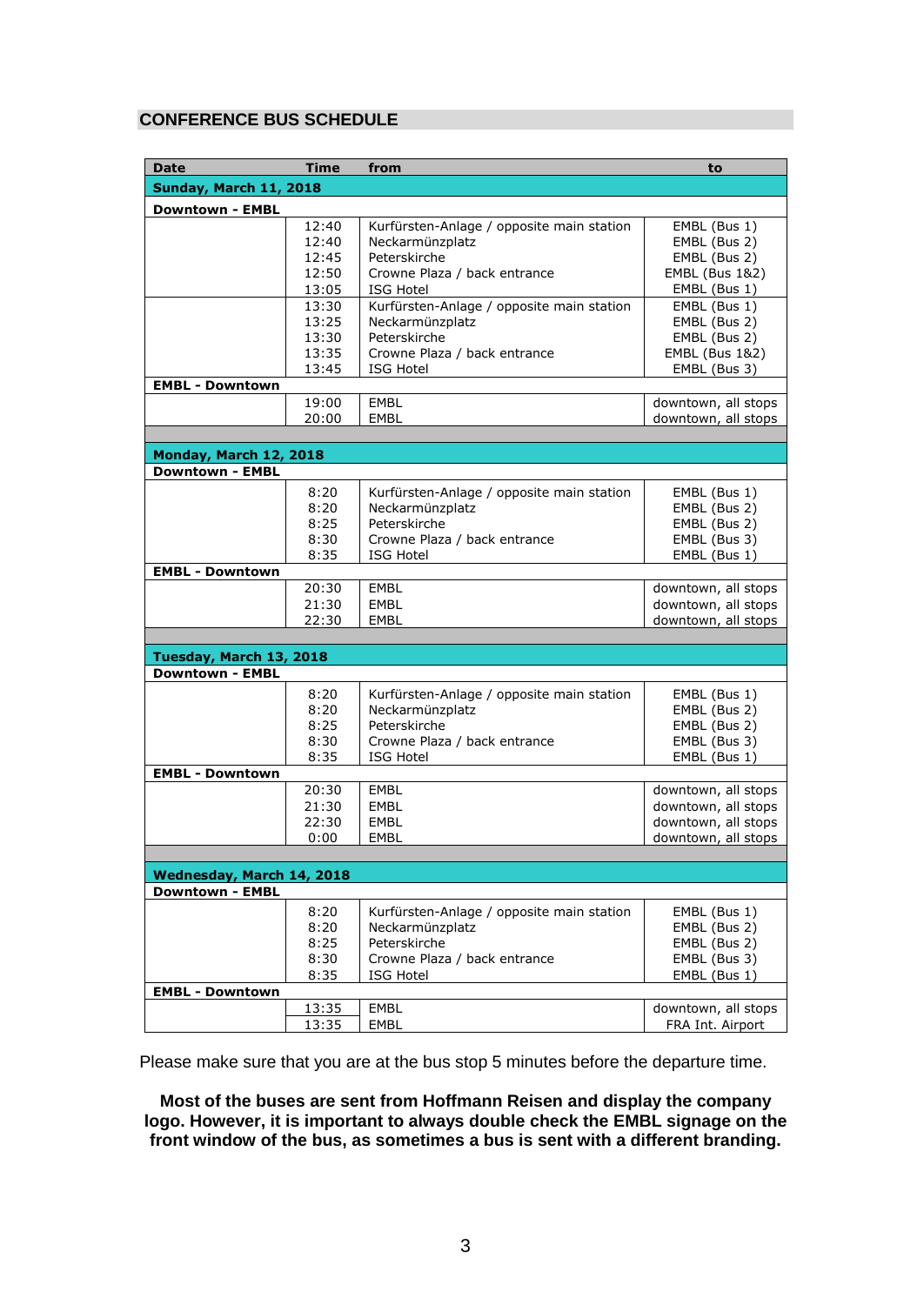



| Kurfürsten-Anlage                                                                                                                                                                                                                                                   |  |
|---------------------------------------------------------------------------------------------------------------------------------------------------------------------------------------------------------------------------------------------------------------------|--|
| The bus will stop on Kurfürsten-<br>Anlage opposite main station and Print<br>Media Academy. Cross the street from<br><b>Tourist Information to Print Media</b><br>Academy and cross the road again to<br>the Reha Med building to get there.                       |  |
| Neckarmünzplatz<br>This is the main tourist bus stop on<br>north-eastern edge of the town centre.<br>The EMBL shuttle bus will stop in the<br>drop-off/boarding area.                                                                                               |  |
| <b>Peterskirche</b><br>This is a public bus stop on the south-<br>eastern edge of the town centre.<br>The bus stop is in the Friedrich-Ebert-<br>Anlage just above Peterskirche<br>(St. Peter's church). Our bus will stop<br>slightly before the regular bus stop. |  |
| <b>Crowne Plaza Hotel</b><br>The hotel is on south-western corner<br>of the town centre (Kurfürstenanlage/<br>Adenauerplatz). The EMBL shuttle bus<br>will stop at the back of the hotel next<br>to the Lufthansa Airport Shuttle stop.                             |  |
| <b>ISG Hotel</b><br>The EMBL shuttle bus will stop in front<br>of the hotel. The hotel is within<br>walking distance of EMBL (20-25<br>minutes).                                                                                                                    |  |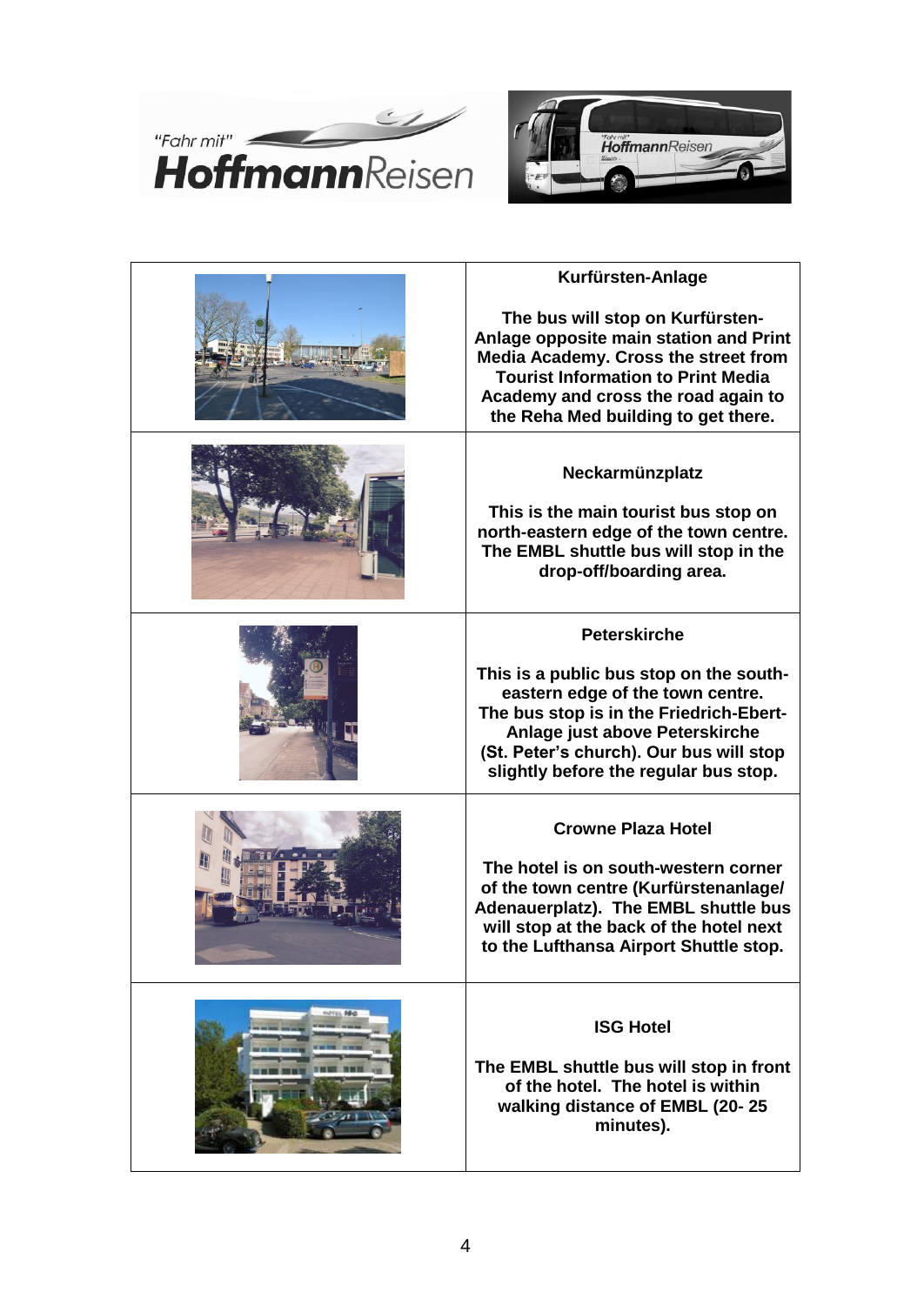## <span id="page-4-0"></span>**PUBLIC BUS**

A one way bus fare costs 2.50 Euro to be paid in cash to the bus driver.



## **Bus 39 via EMBL**

The bus also travels to and from Königstuhl. **Please make sure to take the bus 39 stating EMBL as destination.**

| Leaving<br>Bismarckplatz* | <b>Arriving at</b><br><b>EMBL</b> | <b>Leaving EMBL</b> | <b>Arriving at</b><br>Bismarckplatz* |
|---------------------------|-----------------------------------|---------------------|--------------------------------------|
|                           |                                   | 07.11               | 07.28                                |
| 07.30                     | 07.46                             | 10.11               | 10.28                                |
| 07.50                     | 08.06                             | 11.11               | 11.28                                |
| 08.10                     | 08.26                             | 12.11               | 12.28                                |
| 08.30                     | 08.46                             | 13.01               | 13.18                                |
| 08.50                     | 09.06                             | 14.11               | 14.28                                |
| 09.10                     | 09.26                             | 15.11               | 15.28                                |
| 09.30                     | 09.46                             | 16.08               | 16.25                                |
| 10.30                     | 10.46                             | 16.38               | 16.55                                |
| 11.30                     | 11.46                             | 17.08               | 17.25                                |
| 12.30                     | 12.46                             | 17.38               | 17.55                                |
|                           |                                   | 18.08               | 18.25                                |
|                           |                                   | 18.38               | 18.55                                |
|                           |                                   | 19.08               | 19.25                                |
|                           |                                   | 20.47               | 21.04                                |

\*Bismarckplatz - is the main bus and tramway stop in Heidelberg city centre. *Please note:* this bus does not run at the weekend or public holidays.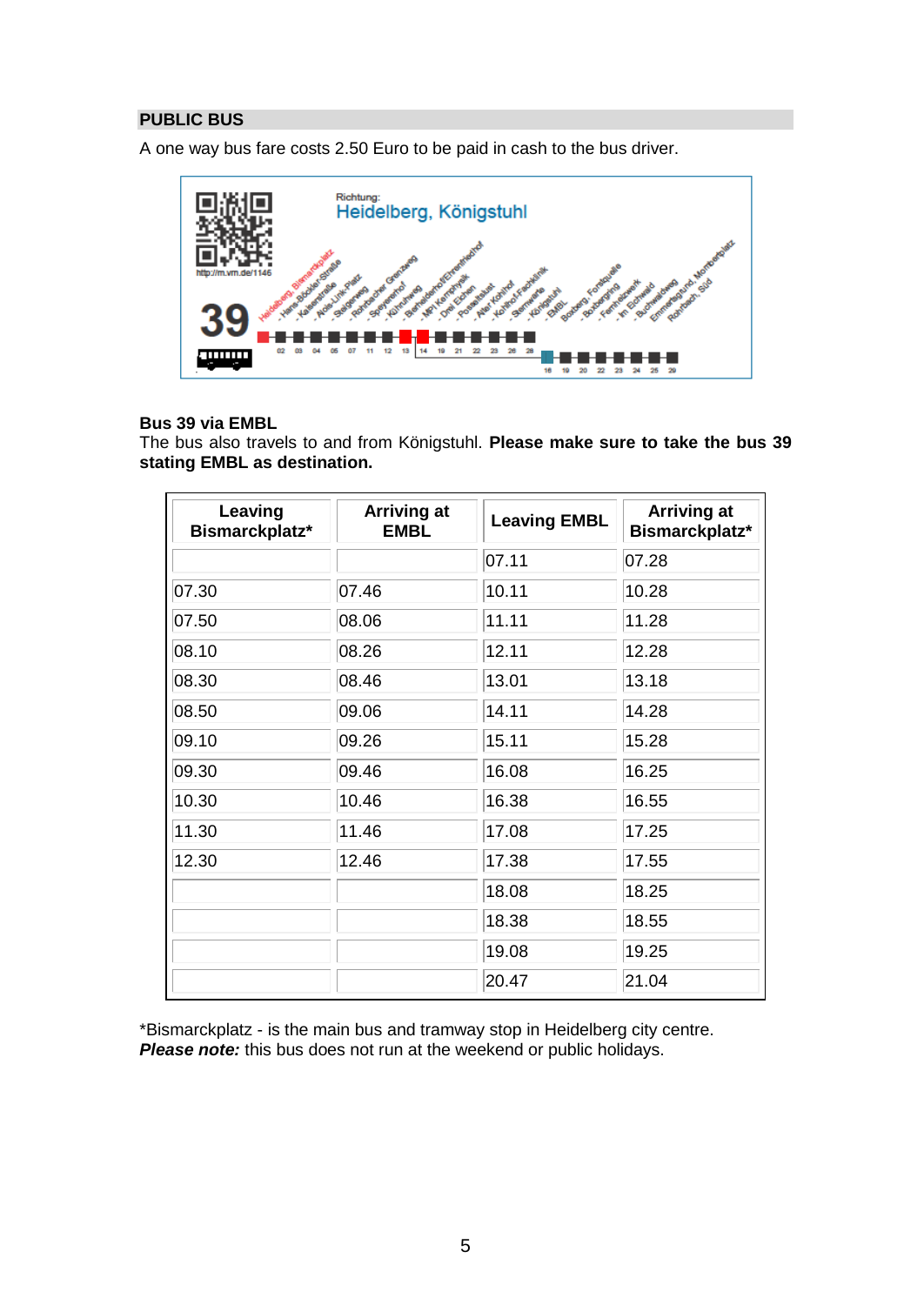## **Bus 39 via Max Planck Institute for Nuclear Physics**

(schedule is also available on the info board)

|  |                                                   | Departs from the Max-Planck-Institut für Kernphysik "Kernphysikalisches Institut" |  |
|--|---------------------------------------------------|-----------------------------------------------------------------------------------|--|
|  | or "Bierhelderhof" to Heidelberg "Bismarckplatz". |                                                                                   |  |

| Leaving<br><b>Bismarckplatz</b> | <b>Arriving at</b><br><b>Bierhelderhof</b> | Leaving<br><b>Bierhelderhof</b> | <b>Arriving at</b><br><b>Bismarckplatz</b> |
|---------------------------------|--------------------------------------------|---------------------------------|--------------------------------------------|
| 08.00                           | 08.13                                      | 12.45                           | 12.58                                      |
| 09.00                           | 09.13                                      | 13.45                           | 13.58                                      |
| 10.00                           | 10.13                                      | 14.15                           | 14.28                                      |
| 11.00                           | 11.13                                      | 14.45                           | 14.58                                      |
| 12.00                           | 12.13                                      | 15.15                           | 15.28                                      |
| 13.00                           | 13.13                                      | 15.45                           | 15.58                                      |
| 14.00                           | 14.13                                      | 16.15                           | 16.28                                      |
| 15.00                           | 15.13                                      | 16.45                           | 16.58                                      |
| 16.00                           | 16.13                                      | 17.15                           | 17.28                                      |
| 17.00                           | 17.13                                      | 17.45                           | 17.58                                      |
| 18.00                           | 18.13                                      | 18.45                           | 18.58                                      |
| 19.00                           | 19.13                                      | 19.45                           | 19.58                                      |
|                                 |                                            |                                 |                                            |

You need to walk about 15 minutes to reach EMBL. Please follow the map below.

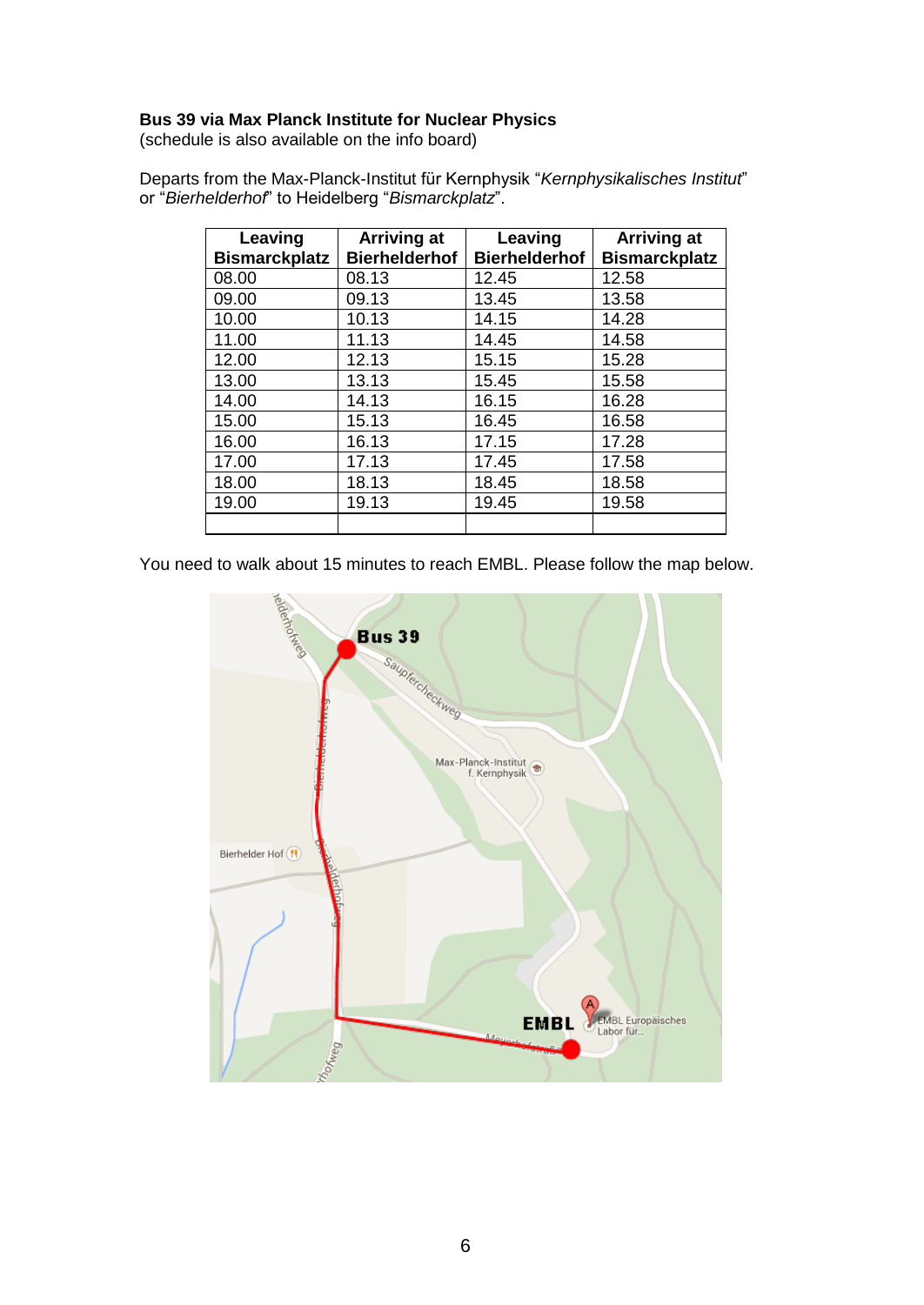## <span id="page-6-0"></span>**TAXI**

You can also call a local taxi via: **Taxi Zentrale** +49 (0) 6221 302030

## <span id="page-6-1"></span>**CAR**

If you are travelling by car we recommend parking in the car park P1, at the beginning of Meyerhofstrasse. The car park is free of charge.

GPS Address: Meyerhofstrasse 1, 69117 Heidelberg

### <span id="page-6-2"></span>**TRAIN**

For train travel times check the German Rail website. [http://www.bahn.de/p\\_en/view/index.shtml](http://www.bahn.de/p_en/view/index.shtml)

## <span id="page-6-3"></span>**COACH TO FRANKFURT INTERNATIONAL AIRPORT**

## **Wednesday 14 March 2018 at 13.35**

From EMBL Bus Stop to Frankfurt International Airport. It will take approximately 1 hour.

A coach ticket costs 25 EUR and is available at the registration desk from the second day of the conference.

### <span id="page-6-4"></span>**AIRPORT TRANSPORT**

### **Private Taxi Airport Transfer**

**A&S Airportservice** Tel: +49 (0) 6229 93 08 55, Mobile: +49 (0) 172 74 48 85 6 Email: [info@as-airportservice.de](mailto:info@as-airportservice.de) [www.as-airportservice.de](http://www.as-airportservice.de/)

### **PMJ Fahrservice**

Tel: +49 (0) 6223 7399020, Mobile: +49 (0) 163 7232348 Email: [info@pmj-fahrservice.de](mailto:info@pmj-fahrservice.de) [www.pmj-fahrservice.de](http://www.pmj-fahrservice.de/)

**Frankfurt Airport Shuttles** (schedule available on the info board) Tel: +49 (0) 6152 97690 99 for reservations (Monday - Friday 7.00 – 18.00, Saturdays 8.00 – 13.00) Email: info@frankfurt-airport-shuttles.de [www.transcontinental-group.com/en/frankfurt-airport-shuttles](http://www.transcontinental-group.com/en/frankfurt-airport-shuttles)

The bus runs every 90 minutes, seven days a week between Terminal 1, Arrival Area, Hall B, Exit B4-5, Frankfurt International Airport and downtown Heidelberg Crowne Plaza Hotel, Kurfürstenanlage 1–3, Heidelberg (city centre).

You do not need to be a Lufthansa passenger in order to use this service. We recommend early booking in order to reserve a seat and to take advantage of the early booking discounts.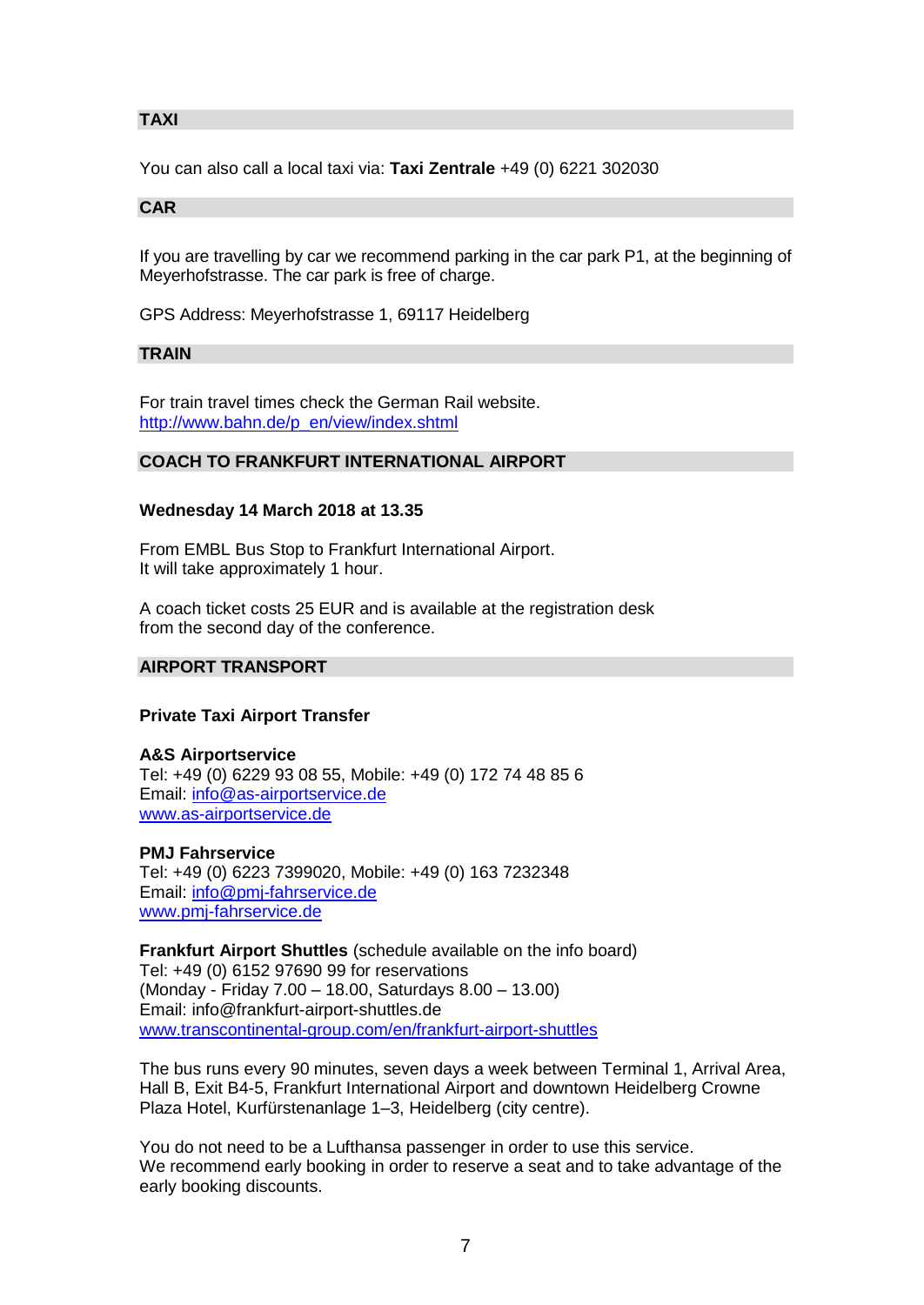## **Long distance bus**

Alternatively, you can take one of the long distance busses from Frankfurt International Airport to Heidelberg. Please visit this website for more information and booking: [www.busradar.com/](http://www.busradar.com/)

## <span id="page-7-0"></span>**POSTER SESSION INFORMATION**

During the symposium there will be a permanent poster exhibition with **two sessions** of viewing:

Your poster board number is the number of your abstract in the abstract book.

**Poster Session I (Odd Numbers) Monday 12 March 2018 at 18:00 – 19:30**

**Poster Session II (Even Numbers) Tuesday 13 March 2018 at 18:00 – 19:30**

**Poster boards** are located on **Helix A** in the Advanced Training Centre. The sizes of our poster boards are 1.05 m wide x 2.30 m high. Pins for fixing the posters are available on the board. If you need additional pins, please ask at the registration desk.

## **Please refrain from taking photographs of posters and/or slide presentations without prior consent.**

## <span id="page-7-1"></span>**INFORMATION FOR SPEAKERS**

All **talks** will be held in the EMBL Advanced Training Centre Klaus Tschira **Auditorium**. Please get in touch with the audio-visual staff at the back of the Auditorium in advance of the time of your talk. We prefer to have the presentation running on our machines due to incompatibilities that might appear if running from your own workstations. If your presentation contains movies, please save the movie files and the presentation in one folder (with an indication of order). The file name should be labeled with your name and the date that the file was last modified or created. We ask you to please make sure to keep within your presentation time limit. You can address our **AV technicians** for help regarding your presentations:





Jan Abda Christopher Hoehmann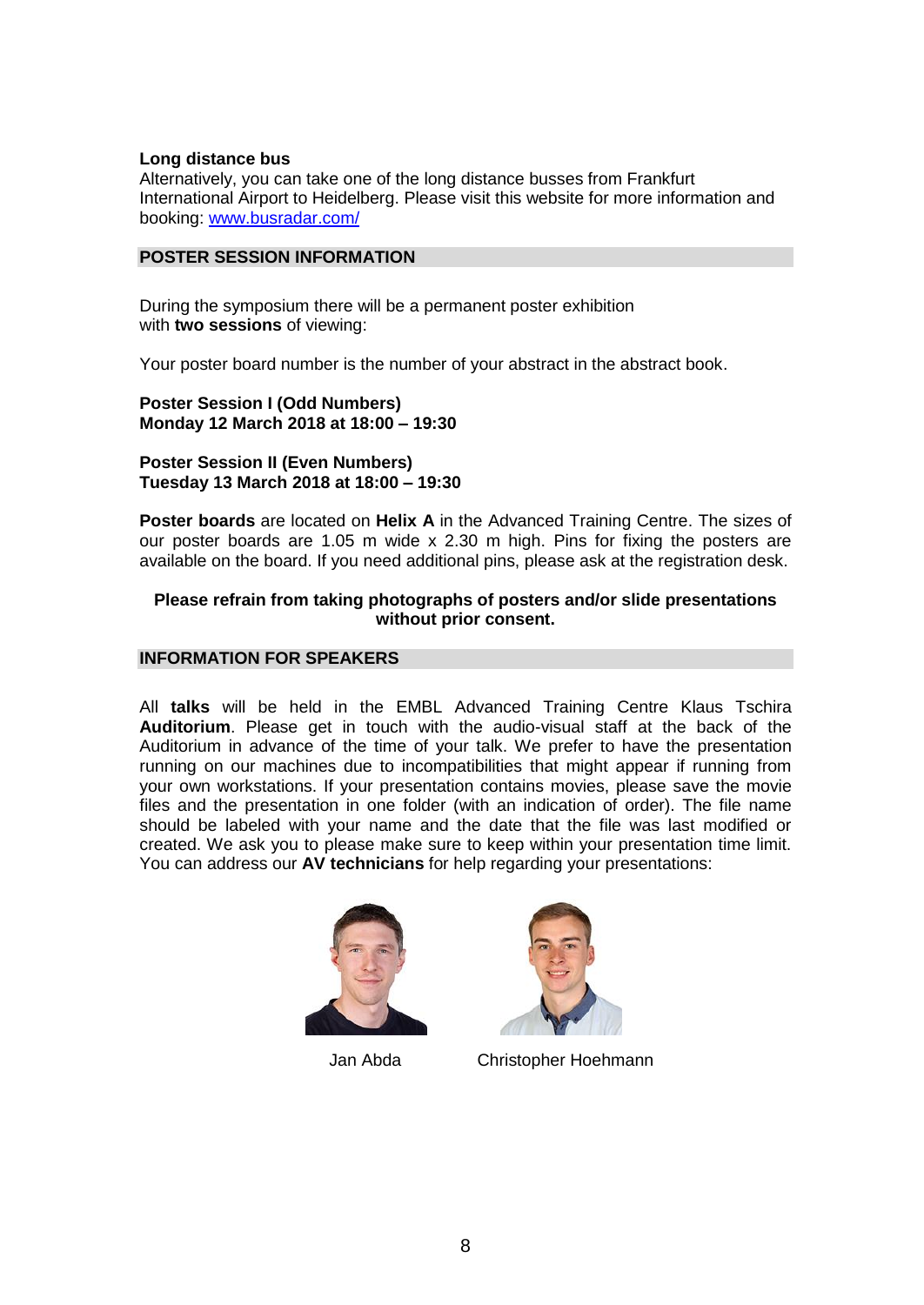## <span id="page-8-0"></span>**CATERING**

All meals and coffee breaks are included in the registration fee. Our catering staff will prepare a wide variety of vegetarian meals, meat and fish dishes, soups, pasta, fresh fruit and vegetables, as well as a variety of desserts.

### **PLEASE WEAR YOUR BADGE AT ALL TIMES WHEN SERVING YOURSELF.**

#### **NO FOOD OR DRINKS ARE ALLOWED IN THE AUDITORIUM.**

**Coffee breaks** will take place in the ATC Foyer. **Lunch** will be served in the ATC Foyer. **Dinner** will be served in the EMBL Canteen.

#### <span id="page-8-1"></span>**QUESTIONNAIRES & BADGES**

Please help us with the organisation of future conferences by giving us your **feedback** on this meeting. After the meeting we will be sending the questionnaire link per mail to all participants.

Please help us **to be green** by returning the reusable **plastic holder of your badge** at the end of the conference to the registration desk.

#### <span id="page-8-2"></span>**LUGGAGE**

There are lockers available on-site to store your luggage, which require a 2 EURO coin to operate. There is another luggage room on the E0 Floor, which is free to use but remains unlocked during the conference.

## <span id="page-8-3"></span>**CHARGING LOCKERS**

There are lockers available next to the stairs leading down into the Auditorium. You will find some of those equipped with sockets to charge your smartphone / tablet etc.

## <span id="page-8-4"></span>**NURSING ROOM**

There is a nursing room available in the ATC Rooftop Lounge on level A29.

#### <span id="page-8-5"></span>**PHOTOGRAPHY**

During the conference an EMBL Photographer may be taking photographs. If you would not like to appear in these, please inform the photographer or a member of the Course and Conference Office.

#### <span id="page-8-6"></span>**EMBL MERCHANDISE**

EMBL Merchandise is available during weekdays. If you are interested in purchasing an EMBL souvenir (products presented in the glass display in the registration area), please ask at the registration desk for more information.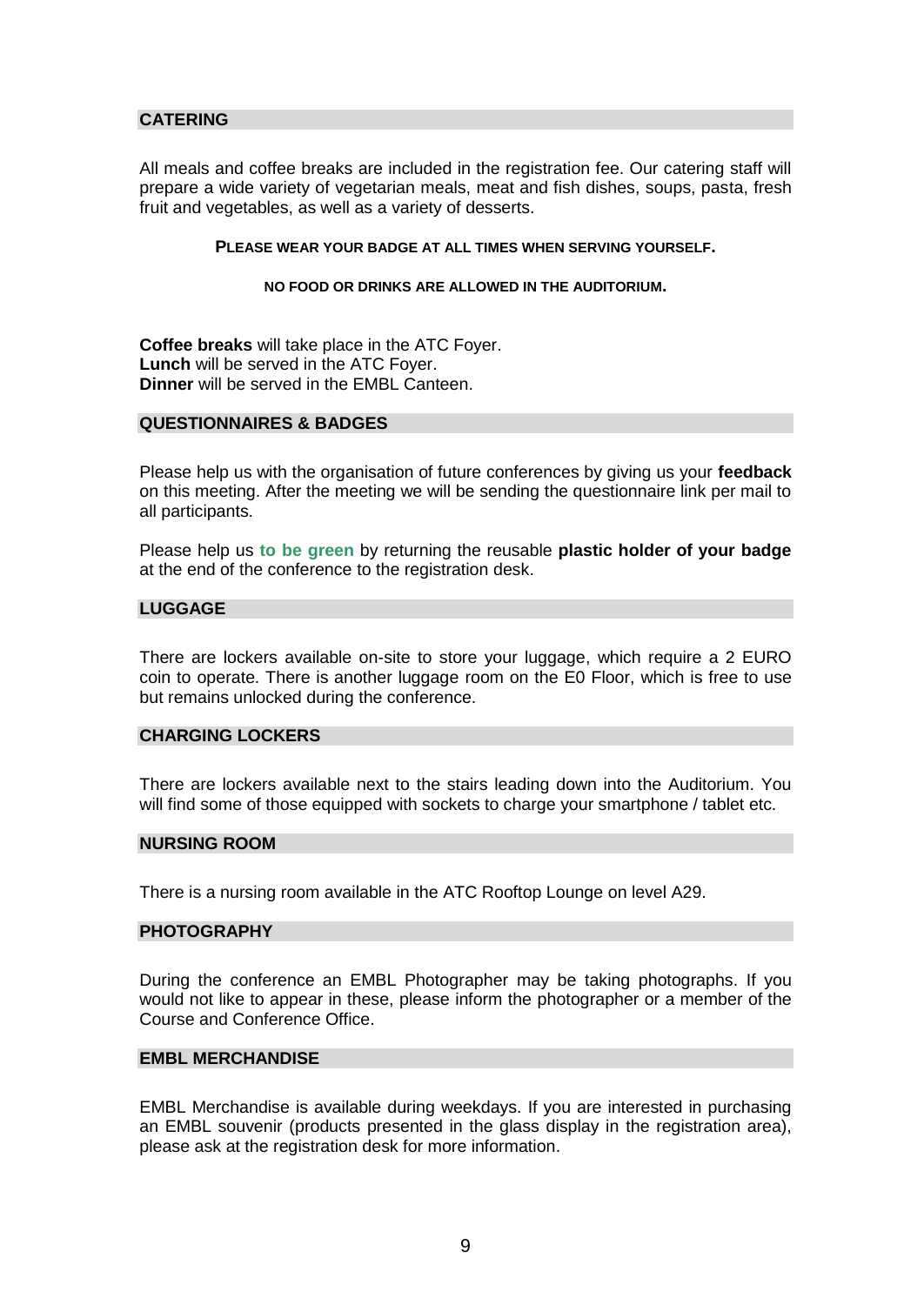## <span id="page-9-0"></span>**USEFUL TELEPHONE NUMBERS**

| <b>Internal Numbers:</b>                                 |           |
|----------------------------------------------------------|-----------|
| <b>EMBL's Advanced Training Centre registration desk</b> | 8752      |
| Course & Conference Office                               | 8797/8346 |
| Switchboard/Security                                     | 8100      |
|                                                          |           |

Below are the most important emergency service phone numbers for Heidelberg. Police 110 Ambulance and fire 112

If you become ill during the event, please notify the Conference Officer(s) at the Registration Desk immediately.

## <span id="page-9-1"></span>**CONFERENCE TELEPHONE & INTERNET**

The conference **telephone number** where you can be reached or where messages can be left for you is: +49 (0)6221 387 8752.

The conference **fax number** is: +49 (0)6221 387 8158. Faxes or messages will be posted on the info board near the registration desk.

**WiFi** is available everywhere on the premises (no password required, just log on to the ATC - Guest network. The **eduroam** –secure, world-wide roaming access service developed for the international research and education community – network is also available).

#### <span id="page-9-2"></span>**TIME**

Germany operates on Central European time (CET), which means that it is 6 hours ahead of eastern standard time (EST) in the United States and 1 hour ahead of Greenwich mean time (GMT). Summer daylight saving time begins in Germany in April and ends in October. Always check if you are traveling during these periods, especially if you need to catch a plane.

### <span id="page-9-3"></span>**POSTAL SERVICE**

Post offices are normally open Monday to Friday 8am to 6pm and Saturday 8am to 1pm. Sending a letter within Germany costs €0.70, €0.45 for a postcard. To send a letter within or outside Europe, you will have to pay €0.90 (postcard or letter) or €1.50 for a heavier letter (up to 50 grams). Further information is available on the website of [Deutsche Post.](https://www.deutschepost.de/en/b/brief_postkarte.html)

## <span id="page-9-4"></span>**LOST AND FOUND**

''Lost and Found'' items are kept at the registration desk.

## <span id="page-9-5"></span>**ELECTRICITY**

In most places the electricity is 220 volts AC (50 cycles). An adaptor and a plug that fits the German socket may be needed for your appliances.

A USB charging station for electronic devices is available at the registration desk.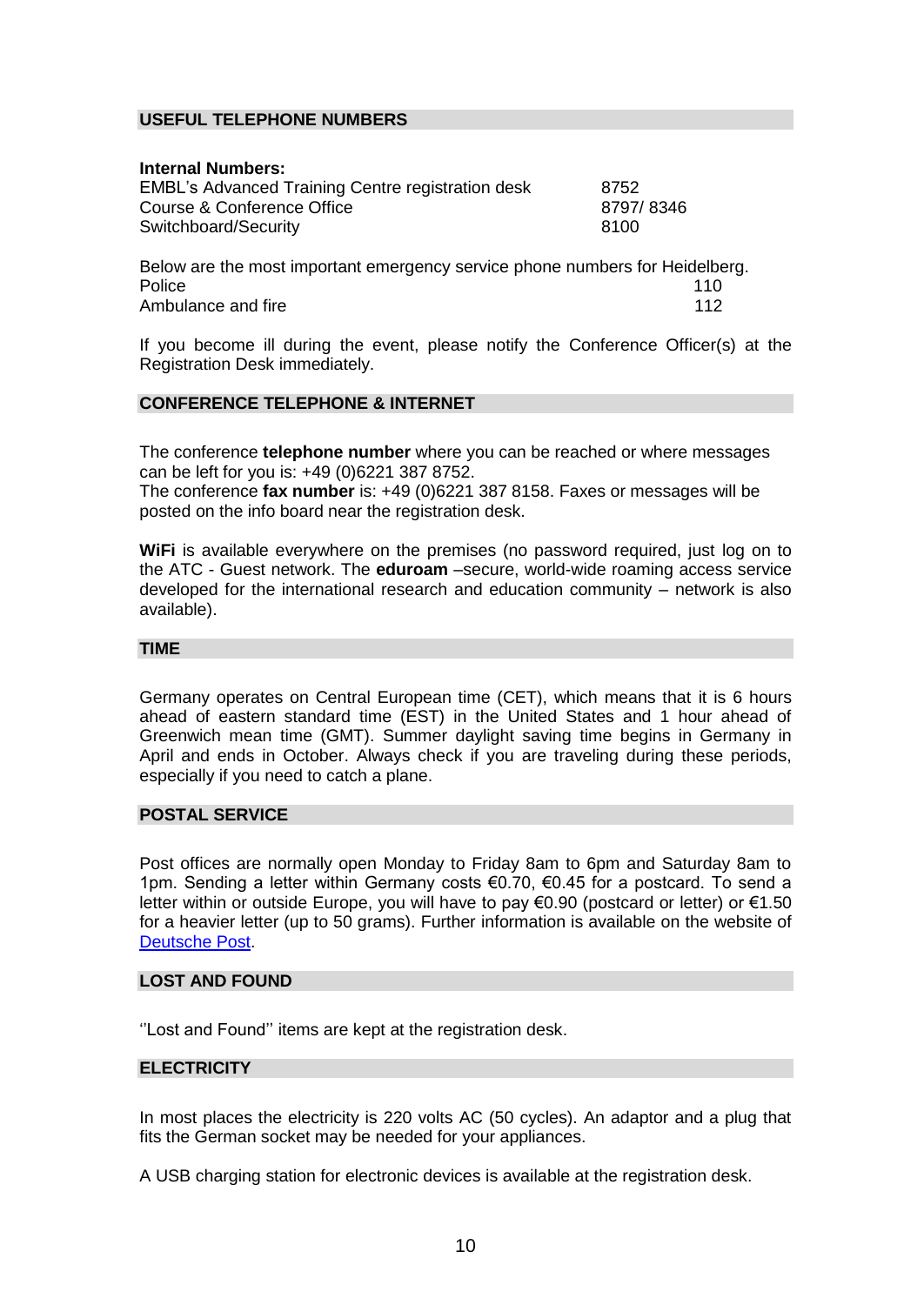## <span id="page-10-0"></span>**PRINTING**

We can help printing your boarding passes/train tickets. Please send it to [events@embl.de.](mailto:events@embl.de) and pick it up at the registation desk.

## <span id="page-10-1"></span>**SIGHTSEEING**

A variety of activities in Heidelberg can be found in this website: <http://www.heidelberg-marketing.com/>

## <span id="page-10-2"></span>**CONTACT: CONFERENCE OFFICER**

If you have any further questions please contact the conference officer at the registration desk. There will be a member of the conference office at the registration desk throughout the entire conference.



**Tim Nürnberger**

European Molecular Biology Laboratory Meyerhofstr. 1, 69117 Heidelberg, Germany Tel: +49 (0) 6221 387 8346 Fax: +49 (0) 6221 387 8158 Email: [tim.nuernberger@embl.de](mailto:tim.nuernberger@embl.de)

## **For sponsor and exhibit enquiries:**



 **Assol Rustamova** European Molecular Biology Laboratory Meyerhofstr. 1, 69117 Heidelberg Tel: +49 (0) 6221 387 8790 Fax:+49 (0) 6221 387 8158 Email: assol.rustamova@embl.de